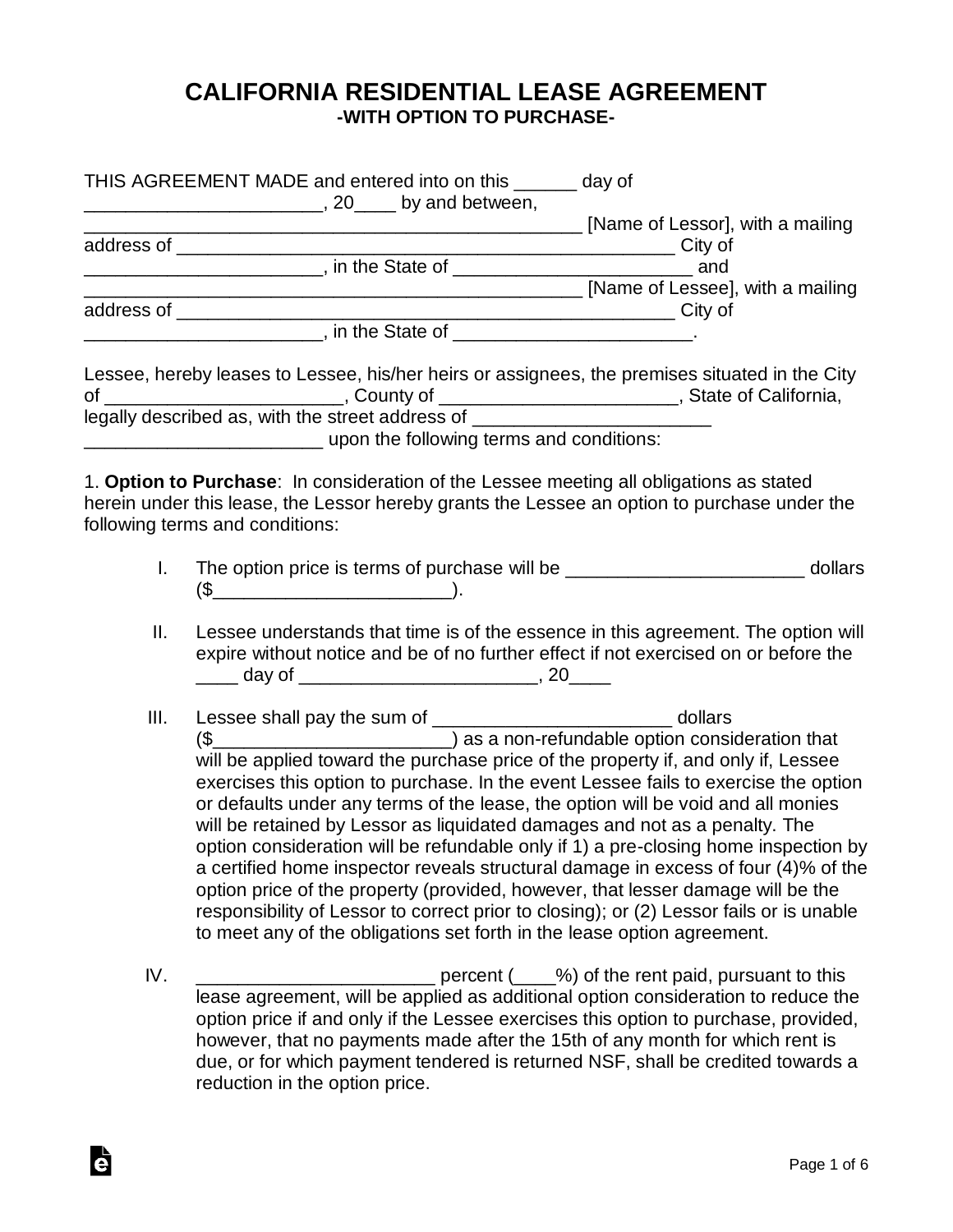- V. The option shall be exercised by mailing or delivering written notice to the Lessor prior to the expiration of this agreement. Notice, if mailed, shall be by certified mail, postage prepaid, to the Lessor at the address set forth below, and shall be deemed to have been given upon the day shown on the postmark of the envelope in which such notice is mailed.
- VI. This purchase option is not contingent upon Lessee's ability to obtain financing from a lender.
- VII. Personal Property: Said lease shall include the following personal property: \_\_\_\_

\_\_\_\_\_\_\_\_\_\_\_\_\_\_\_\_\_\_\_\_\_\_\_\_\_\_\_\_\_\_\_\_\_\_\_\_\_\_\_\_\_\_\_\_\_\_\_\_\_\_\_\_\_\_\_\_\_\_\_\_\_\_\_\_

|        | 2. Term: The term hereof shall commence on this<br>day of                                   |  |
|--------|---------------------------------------------------------------------------------------------|--|
|        | 20 and continue for a period of $\Box$ $\Box$ - Month(s) $\Box$ - Year(s) and ending on the |  |
| day of | - 20                                                                                        |  |

3. **Rent**: Rent shall be per month, payable in advance, upon the first day of each calendar month to Lessor or his or her authorized agent at the following address: \_\_\_\_\_\_\_\_\_\_\_\_\_

\_\_\_\_\_\_\_\_\_\_\_\_\_\_\_\_\_\_\_\_\_\_\_\_\_\_\_\_\_\_\_\_\_\_\_\_\_\_\_\_\_\_\_\_\_\_\_\_\_\_\_\_\_\_\_\_\_\_\_\_\_\_\_\_\_\_\_\_\_\_\_\_\_\_\_

| In the event the rental payment is not received within ______ days after the due date, Lessee    |                                                                |         |                    |  |
|--------------------------------------------------------------------------------------------------|----------------------------------------------------------------|---------|--------------------|--|
|                                                                                                  |                                                                | dollars |                    |  |
| $(\$$ $(\$$ $)$ plus interest at $\qquad$                                                        |                                                                |         | percent $($ $\% )$ |  |
| per annum on the delinquent amount and will not be applied as an additional consideration        |                                                                |         |                    |  |
| towards the option price of the property. Any check tendered in payment of rent that is returned |                                                                |         |                    |  |
|                                                                                                  |                                                                | dollars |                    |  |
| $\left(\frac{1}{2}\right)$                                                                       | ) be applied as an additional consideration towards the option |         |                    |  |
| price of the property.                                                                           |                                                                |         |                    |  |

4. **Utilities**: Lessee shall be responsible for the payment of all utilities and services except for \_\_\_\_\_\_\_\_\_\_\_\_\_\_\_\_\_\_\_\_\_\_\_\_\_\_\_\_\_\_\_\_\_\_\_\_\_\_\_\_\_\_\_\_\_\_\_\_\_\_\_\_\_\_\_\_\_\_\_\_\_\_\_\_\_\_\_\_\_\_\_\_\_\_\_.

5. **Use**: The premises shall be used as a residence and for no other purpose without prior written consent of Lessor.

6. **Maintenance, Repairs or Alterations**: Lessee shall maintain the premises in a clean and sanitary manner including all equipment, appliances, furniture and furnishings therein, and shall surrender the same at termination thereof, in as good condition as received, normal wear and tear excepted. Lessee shall be responsible for damages caused by his/her negligence and that of his/her family, or invitees or guests. Lessee shall maintain any surrounding grounds, including lawns and shrubbery, and keep the same clear of rubbish and weeds, if such grounds are part of the premises and are exclusively for use of the Lessee. Lessee shall make no alterations to the buildings or improvements on the Premises or construct any building or make any other improvements on the Premises without the prior written consent of Lessor. Any and all alterations, changes, and/or improvements built, constructed or placed on the Premises by Lessee shall, unless otherwise provided by written agreement between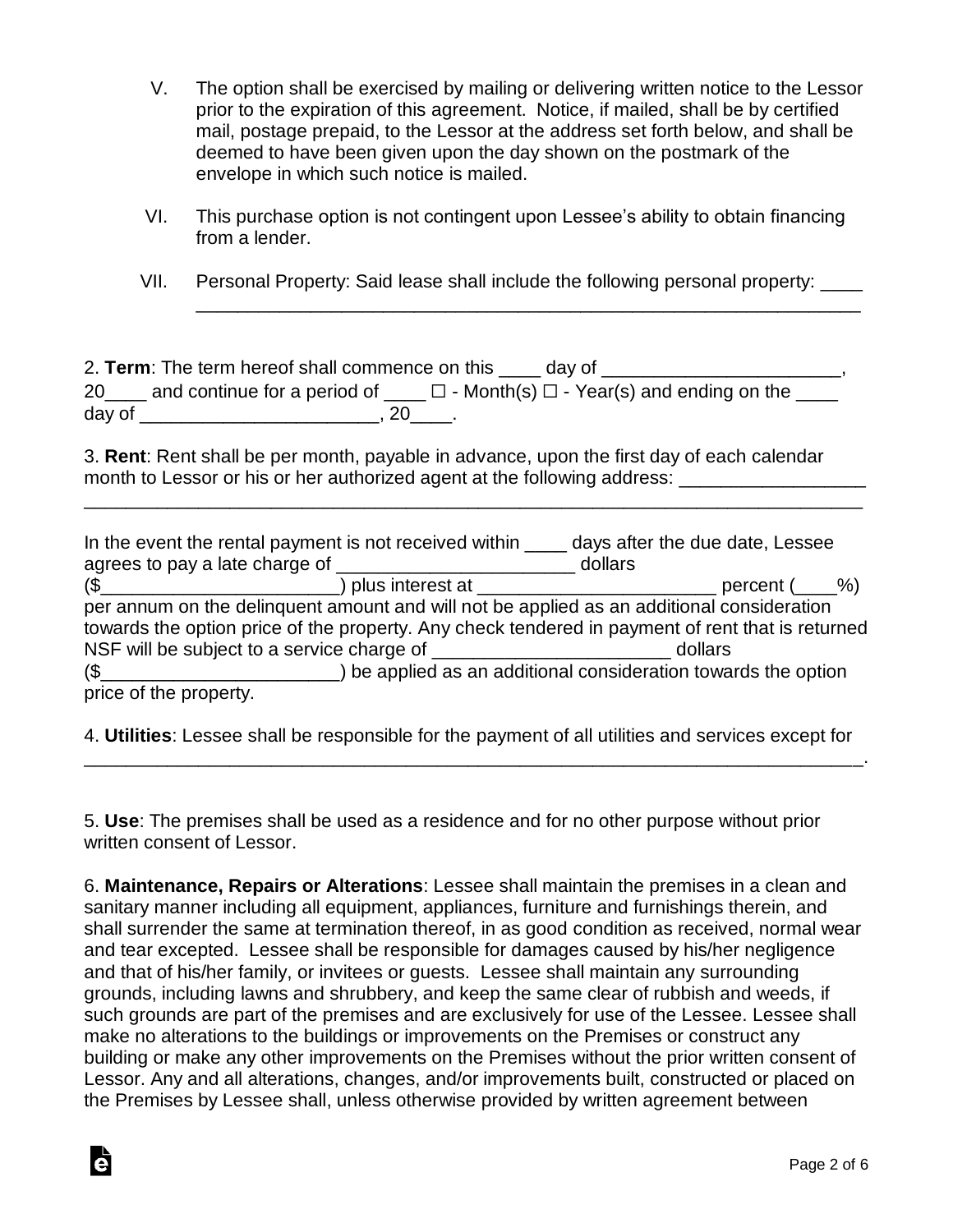Lessor and Lessee, are and will become the property of Lessor and remain on the Premises at the expiration or earlier termination of this Agreement.

7. **Entry and Inspection**: Lessee shall permit Lessor or Lessor's agents to enter the premises at reasonable times and upon reasonable notice for the purpose of inspecting the premises or for making necessary repairs.

8. **Possession**: If Lessor is unable to deliver possession of the premises at the commencement hereof, Lessor shall not be liable for any damage caused thereby nor shall this agreement be void or voidable, but Lessee shall not be liable for any rent until possession is delivered. Lessee may terminate this agreement if possession is not delivered within the term hereof.

9. **Security/Damage Deposit**: The security deposit of \_\_\_\_\_\_\_\_\_\_\_\_\_\_\_\_\_\_\_\_\_\_\_ dollars (\$\_\_\_\_\_\_\_\_\_\_\_\_\_\_\_\_\_\_\_\_\_\_\_) shall secure the performance of the Lessee's obligations hereunder. Lessor may apply all or portions of said deposit on account of Lessee's obligations hereunder. Upon exercise of the option, Lessor shall credit said deposit towards the purchase price of the property.

10. **Deposit Funds**: In the event Lessee does not exercise the purchase option, any returnable portion of the security/damage deposit shall be refunded within days from the date possession is delivered to Lessor or his/her authorized agent.

11. **Attorney Fees**: The prevailing party shall be entitled to all costs incurred in connection with any legal action brought by either party to enforce the terms hereof or relating to the demised premises, including reasonable attorneys' fees.

12. **Notices**: Any notice which either party may or is required to give may be given by mailing the same, postage prepaid, to Lessee or at such other places as may be designated by the parties from time to time.

13. **Heirs, Assigns, Successors**: This lease and option shall include and insure to and bind the heirs, executors, administrators, successors, and assigns of the respective parties hereto.

14. **Default**: If Lessee shall fail to pay rent when due or perform any term hereof after not less than days written notice of such default given in the manner required by law, the Lessor at his/her option may terminate all rights of the Lessee hereunder, unless Lessee, within said time, shall cure such default. If Lessee abandons or vacates the property while in default of payment of rent, Lessor may consider any property left on premises to be abandoned and may dispose of the same in any manner allowed by law. In the event the Lessor reasonably believes that such abandoned property has not value, it may be discarded.

15. **Encumbrances**: Lessee shall take title to the property subject to: a) Real Estate Taxes not yet due and 2) Covenants, conditions, restrictions, reservations, rights, rights of way, and easements of record, if any.

16. **Examination of Title**: Lessee shall have \_\_\_\_ days from the date of receipt of title report to examine the title to the property and to report, in writing, any valid objections thereto. Any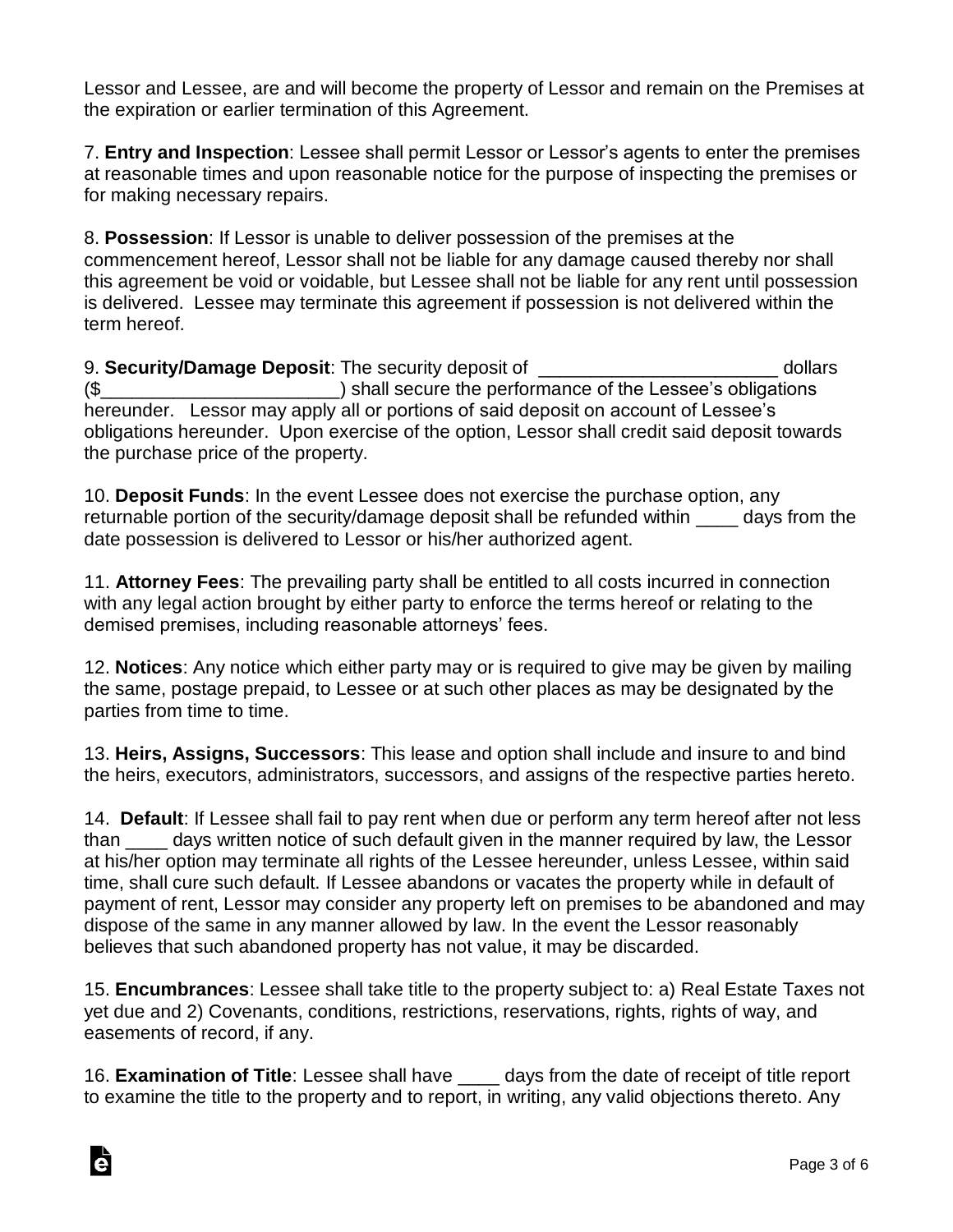exceptions to the title which would be disclosed by examination of the records shall be deemed to have been accepted unless reported in writing with said timeframe. If Lessee objects to any exceptions to the title, Lessor shall use all due diligence to remove such exceptions at his/her own expenses within sixty (60) days thereafter. But if such exceptions cannot be removed within the sixty (60) days allowed, all rights and obligations hereunder may, at the election of the Lessee, terminate and end unless he/she elects to purchase the property subject to such exceptions.

17. **Evidence of Title**: Lessor shall provide evidence of title in the form of a policy of title insurance at Lessor's expense.

18. **Bill of Sale**: The personal property identified in Section 1, Title VII shall be conveyed by bill of sale.

19. **Closing**: Closing shall be within \_\_\_\_ days from the exercise of the option unless otherwise extended by other terms of this agreement.

17. **GOVERNING LAW AND VENUE**. This Option to Purchase Agreement shall be governed, construed and interpreted by, through and under the Laws of the State of California. The parties further agree that the venue for any and all disputes related to this Option to Purchase shall be \_\_\_\_\_\_\_\_\_\_\_\_\_\_\_\_\_\_\_\_\_\_\_ County, California.

18. **MEGAN'S LAW DATABASE DISCLOSURE**: Notice: Pursuant to Section 290.46 of the Penal Code, information about specific registered sex offenders is made available to the public via an Internet Web site maintained by the Department of Justice at www.meganslaw.ca.gov. Depending on an offender's criminal history, this information will include either the address at which the offender resides or the community of residence and ZIP Code in which he or she resides. (Neither Seller nor Brokers are required to check this website. If Buyer wants further information, Broker recommends that Buyer obtain information from this website during Buyer's inspection contingency period. Brokers do not have expertise in this area.)

19. **Closing Costs**: Lessee shall be responsible for all closing costs other than those referenced herein as being the responsibility of the Lessor.

20. **Prorations**: Tax and insurance escrow account, if any, to be transferred intact to Lessee with no prorations. Interest and other expenses of the property to be prorated as of the date of closing. In witness whereof, the parties hereto have executed this agreement the day and year first above written.

All parties agree to the terms and conditions of this agreement made on the day of  $\sim$  . 20  $\sim$ 

## **SELLER/LANDLORD'S SIGNATURE**: [\\_\\_\\_\\_\\_\\_\\_\\_\\_\\_\\_\\_\\_\\_\\_\\_\\_\\_\\_\\_\\_\\_\\_\\_\\_\\_\\_\\_\\_\\_\\_\\_\\_\\_\\_](https:///esign.com)

Print: \_\_\_\_\_\_\_\_\_\_\_\_\_\_\_\_\_\_\_\_\_\_

**SELLER/LANDLORD'S SIGNATURE**: [\\_\\_\\_\\_\\_\\_\\_\\_\\_\\_\\_\\_\\_\\_\\_\\_\\_\\_\\_\\_\\_\\_\\_\\_\\_\\_\\_\\_\\_\\_\\_\\_\\_\\_\\_](https:///esign.com)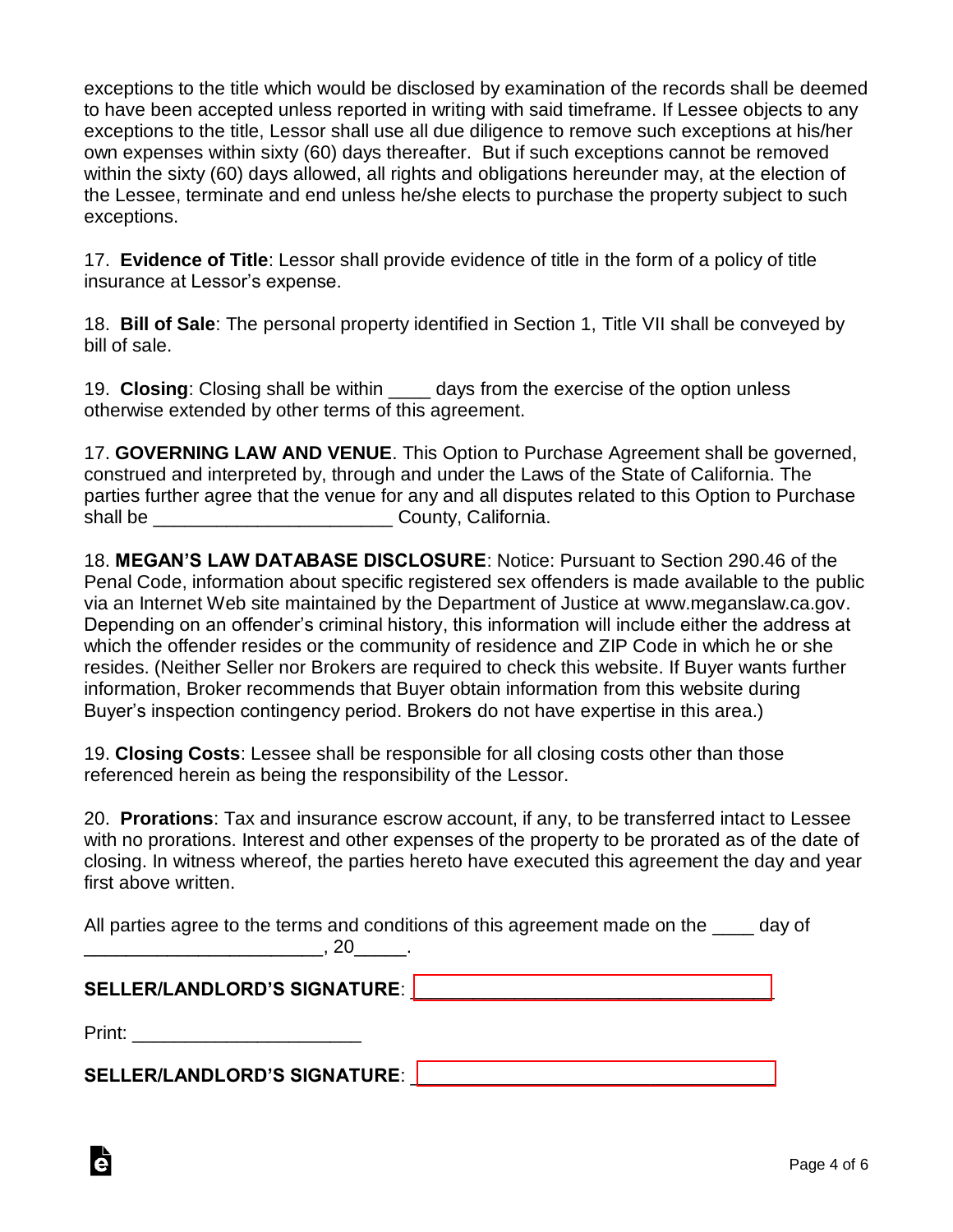| <u>Print: ___________________________</u> |  |
|-------------------------------------------|--|
|                                           |  |
| Print: ____________________________       |  |
|                                           |  |
|                                           |  |
|                                           |  |
|                                           |  |
|                                           |  |
|                                           |  |
|                                           |  |
| Print:                                    |  |